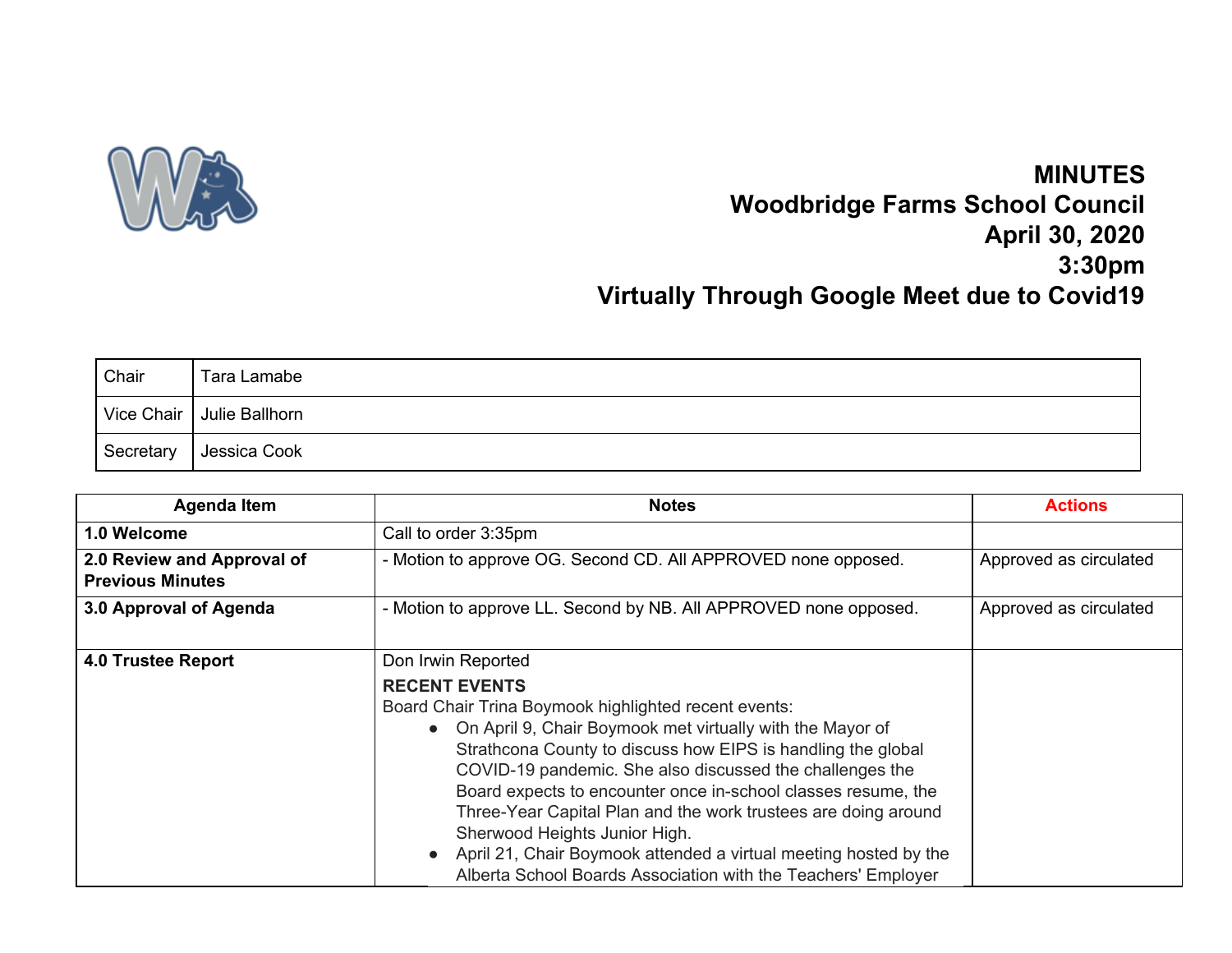| Bargaining Association. The focus: recent amendments made to<br>the Public Education Collective Bargaining Act since the<br>introduction of the Fiscal Measures and Taxation Act and the<br>supporting regulation.                                                                                                                                                                                                                                                                                                                                                                                                                                                                                                                                                                                                                                                                                                                                                                                                                                                                                                                           |  |
|----------------------------------------------------------------------------------------------------------------------------------------------------------------------------------------------------------------------------------------------------------------------------------------------------------------------------------------------------------------------------------------------------------------------------------------------------------------------------------------------------------------------------------------------------------------------------------------------------------------------------------------------------------------------------------------------------------------------------------------------------------------------------------------------------------------------------------------------------------------------------------------------------------------------------------------------------------------------------------------------------------------------------------------------------------------------------------------------------------------------------------------------|--|
| <b>Association/Local Reports</b><br><b>ATA LOCAL REPORT</b><br>The Board received for information the Alberta Teachers' Association (ATA)<br>Local No. 28 report from president Deneen Zielke:<br>• With the restrictions placed on public gatherings by Alberta's Chief<br>Medical Officer, the Local is suspending its council meetings and<br>annual general meeting, which include local elections. Once the<br>restrictions are lifted, the Local will reschedule these meetings in<br>preparation for the next school year.<br>The ATA has postponed its Annual Representative's<br>Assembly-scheduled for the long weekend in May. The ATA<br>plans to reschedule the assembly in August.<br>EIPS employees are anxiously waiting to hear how the provincial<br>government cuts to education funding will affect the budget for the<br>2020-21 school year.<br>Zielke thanked the Board for live streaming the Board meeting on<br>April 23. Many EIPS employees and family members are<br>interested in the meeting and want to watch. The hope: To inspire<br>people to advocate for adequate and sustainable education<br>funding. |  |
| <b>New Business</b><br><b>ADVANCED PLACEMENT PROGRAM</b><br>The Board approved the recommendation to make the Advanced Placement<br>program at Bev Facey Community High an official EIPS alternative program.<br>Advanced Placement is an internationally recognized and academically                                                                                                                                                                                                                                                                                                                                                                                                                                                                                                                                                                                                                                                                                                                                                                                                                                                        |  |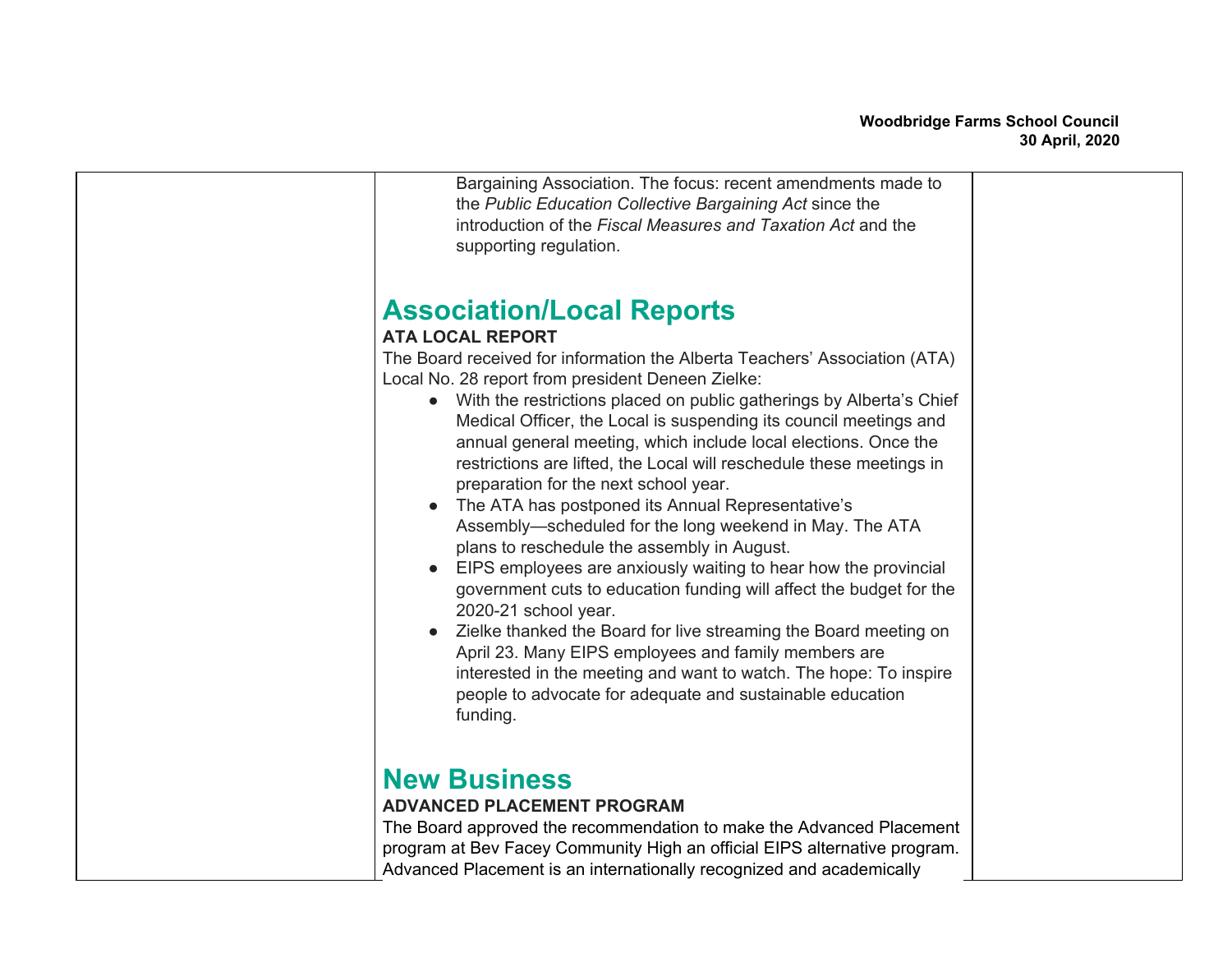| rigorous program that allows students to complete first-year equivalent<br>university courses while enrolled in senior high. Salisbury Composite High<br>offers a comparable program, the International Baccalaureate Programme,<br>which is already an EIPS alternative program. Now an official alternative<br>program, Bev Facey will receive an annual allocation (\$30,725) to cover the<br>costs associated with operating Advanced Placement courses.                                                                                                                                                                                                                                                                                                                                                                                                                                                             |  |
|--------------------------------------------------------------------------------------------------------------------------------------------------------------------------------------------------------------------------------------------------------------------------------------------------------------------------------------------------------------------------------------------------------------------------------------------------------------------------------------------------------------------------------------------------------------------------------------------------------------------------------------------------------------------------------------------------------------------------------------------------------------------------------------------------------------------------------------------------------------------------------------------------------------------------|--|
| <b>KEY BUDGET ASSUMPTIONS: 2020-21</b><br>The Board approved the key budget assumptions for the 2020-21 school<br>year (see page 13 "2020-21 Key Budget Assumptions"). The assumptions<br>are based on the 2020 provincial budget announced on Feb. 27, 2020.<br>However, because of the recent in-school class cancellations; related<br>funding cuts for the 2019-20 school year; Bill 5, which places new<br>restrictions on how school divisions use operating reserves; and anticipated<br>impacts from COVID-19, there are still a lot of unknowns related to the<br>2020-21 budget. As such, EIPS will use the approved assumptions to<br>develop a conservative budget to allow schools and departments to begin<br>planning for the 2020-21 school year. As with all assumptions, any changes<br>such as funding changes, reserve usage, enrolment numbers and standard<br>costs can affect the initial budget. |  |
| <b>ASSUMPTION HIGHLIGHTS</b><br>In terms of funding, EIPS anticipates it will receive the funding amount<br>outlined in Alberta Education's Interim Funding Manual. The manual details<br>several grant changes—including several new grants and the elimination of<br>others—and the new Weighted Moving Average formula for funding<br>enrolment. Other assumptions for the 2020-21 school year are as follows:<br>the full funding amount is received as indicated in the Weighted<br>$\bullet$<br>Moving Average formal for funding-not a reduced amount as a<br>result of COVID-19;<br>a 40 per cent increase to insurance premiums;<br>provincial funding to cover EIPS lease agreements;<br>the Alberta Health Services grants remain in place;                                                                                                                                                                   |  |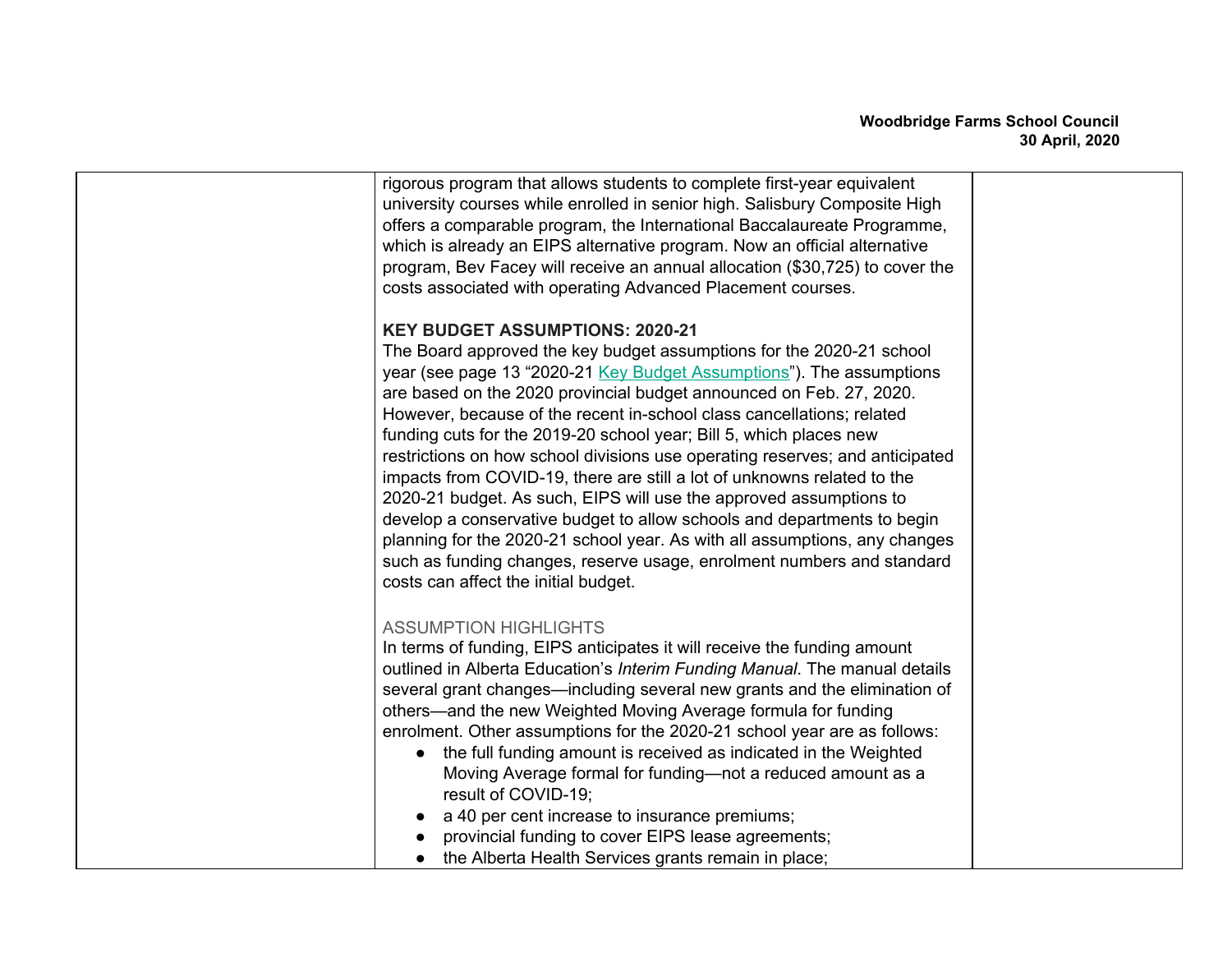## **Woodbridge Farms School Council 30 April, 2020**

| discontinuing Continuing Education's non-credit and Home<br>Education programs;<br>higher costs related to the Federal Carbon Tax;<br>a similar school fee collection rate as in 2019-20; and<br>The Program Unit Funding assessments are completed by the<br>deadlines imposed by Alberta Education.                                                                                                                                                                                                                                                                                                                                                              |  |
|--------------------------------------------------------------------------------------------------------------------------------------------------------------------------------------------------------------------------------------------------------------------------------------------------------------------------------------------------------------------------------------------------------------------------------------------------------------------------------------------------------------------------------------------------------------------------------------------------------------------------------------------------------------------|--|
| In terms of enrolment, the Division expects slightly higher student<br>registration numbers. It also anticipates employee compensation to stay the<br>same-zero per cent increase to staff salaries. The school certificated<br>standard costs are expected to increase by four per cent-mostly because<br>of grid movement and benefit increases. Similarly, classified standard cost<br>changes will range between an increase of 4.2 per cent and a decrease of<br>1.8 per cent—again based on grid movement and benefits. Lastly, all Board<br>system and administration expenses will stay within the targeted grant<br>amount provided by Alberta Education. |  |
| <b>RESERVE USE</b><br>The 2020-21 budget will include an estimated one per cent reserve spending<br>by schools and up to one per cent for departments, the use of the Allocated<br>Division Operating Reserve, an increase to the Unallocated Division<br>Operating Reserve and the use of capital reserves.                                                                                                                                                                                                                                                                                                                                                       |  |
| <b>RESERVE FUND REQUESTS</b><br>The Board approved the request to use \$654,499 from the Division's Capital<br>Reserve to purchase vehicles for Facility Services and complete needed<br>wireless improvements. The Board also approved using \$104,000 from the<br>unspent deferred capital contributions to cover the remaining costs for the<br>wireless improvements.                                                                                                                                                                                                                                                                                          |  |
| <b>BUDGET ALLOCATIONS: 2020-21</b><br>The Board approved the budget allocations for the 2020-21 school year (see<br>page 27 "2020-21 Budget Allocations"). Originally, based on the province's                                                                                                                                                                                                                                                                                                                                                                                                                                                                     |  |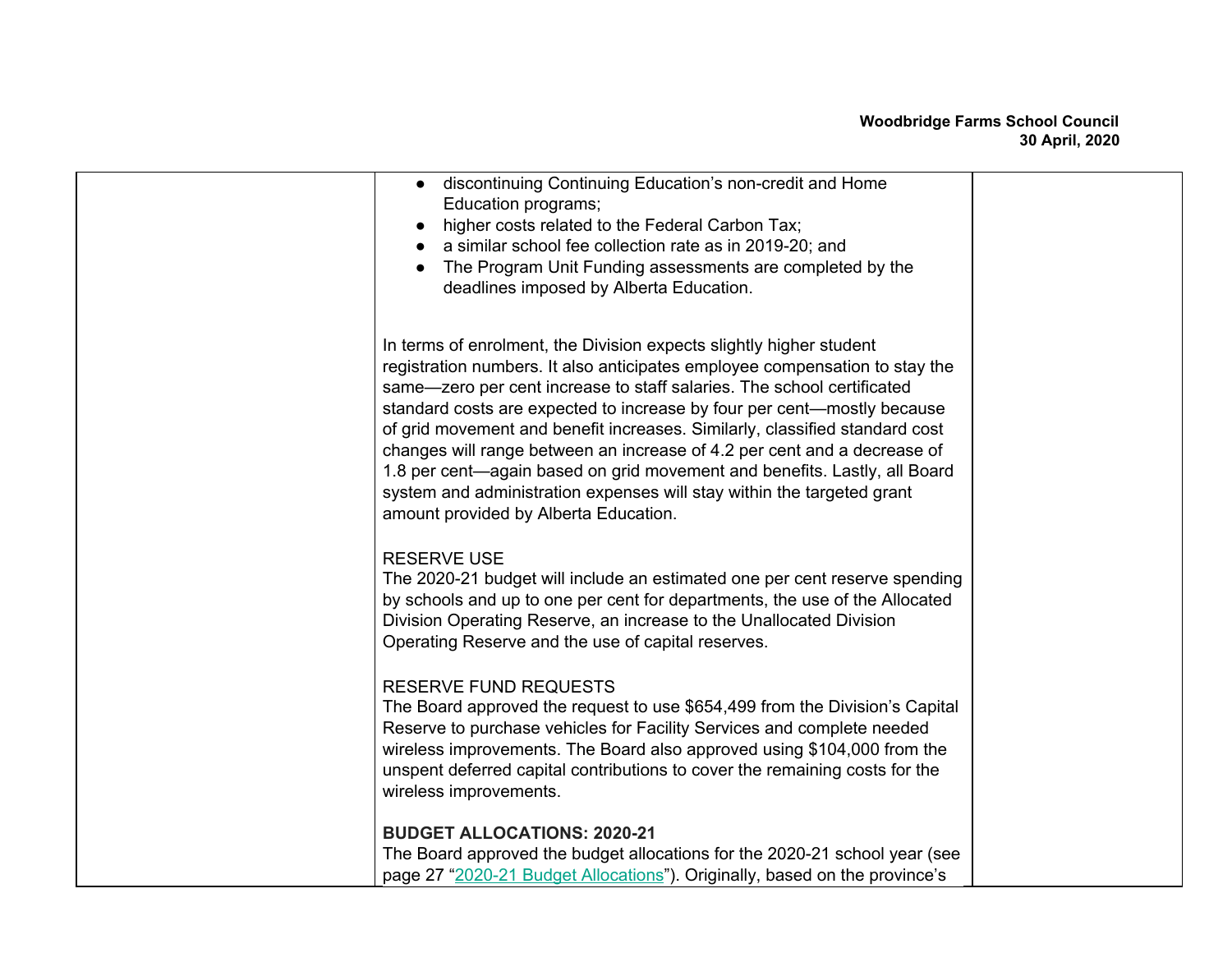| Budget 2020, the Division projected a \$7.52 million funding shortfall for the<br>2020-21 school year. However, on April 20, EIPS received updated funding<br>information, resulting in a funding increase of \$1.2 million. The projected<br>shortfall is now \$6.32 million. Additionally, the accumulated surplus is<br>expected to decrease to \$10.49 million as of Aug. 31, 2021—which includes<br>investment in tangible capital assets (\$6.06 million), operating reserves<br>(\$4.33 million) and capital reserves (\$100,000). Like the 2019-20 school<br>year, the Division Unallocated Reserve is below two per cent of the budget,<br>meaning EIPS can't access its reserves to fund any revenue shortfalls in the<br>2020-21 school year. Without the ability to draw on operating reserves, EIPS<br>must adjust the programs and services it offers to students to ensure a<br>balanced 2020-21 budget. Strategies the Division will use to deal with the<br>shortfall, include reducing allocation amounts for schools and Central<br>Services departments, restructuring the Supports for Students department,<br>eliminating Continuing Education's non-credit and Home Education<br>programs, and lowering carryforward amounts for schools and departments<br>to one per cent. |  |
|-----------------------------------------------------------------------------------------------------------------------------------------------------------------------------------------------------------------------------------------------------------------------------------------------------------------------------------------------------------------------------------------------------------------------------------------------------------------------------------------------------------------------------------------------------------------------------------------------------------------------------------------------------------------------------------------------------------------------------------------------------------------------------------------------------------------------------------------------------------------------------------------------------------------------------------------------------------------------------------------------------------------------------------------------------------------------------------------------------------------------------------------------------------------------------------------------------------------------------------------------------------------------------------------------------|--|
| 2020-21 ADMINISTRATIVE FEES<br>STUDENT TRANSPORTATION FEES<br>The Board approved the Student Transportation fees for the 2020-21 school<br>year. New in 2020-21, the Division is introducing a two-tiered, cost-recovery<br>fee structure. As such, all riders—eligible and ineligible—will pay a fee for<br>student transportation services. For some riders, fees will increase, and for<br>others, fees will decrease (see, Student Transportation: Transportation<br>Fees). Overall, the approved fees are more equitable for riders and allow<br>EIPS to continue to deliver its current level of service. In addition, Student<br>Transportation will continue to offer a payment-plan option—available to all<br>families with fees of \$300 and more.                                                                                                                                                                                                                                                                                                                                                                                                                                                                                                                                       |  |
| SPECIALIZED SUPPORTS FEES<br>The Board approved the Specialized Supports Fees for the 2020-21 school<br>year. Fees will stay the same as the 2019-20 rates. The fees cover the costs<br>associated with providing specialized supports and services in both inclusive                                                                                                                                                                                                                                                                                                                                                                                                                                                                                                                                                                                                                                                                                                                                                                                                                                                                                                                                                                                                                               |  |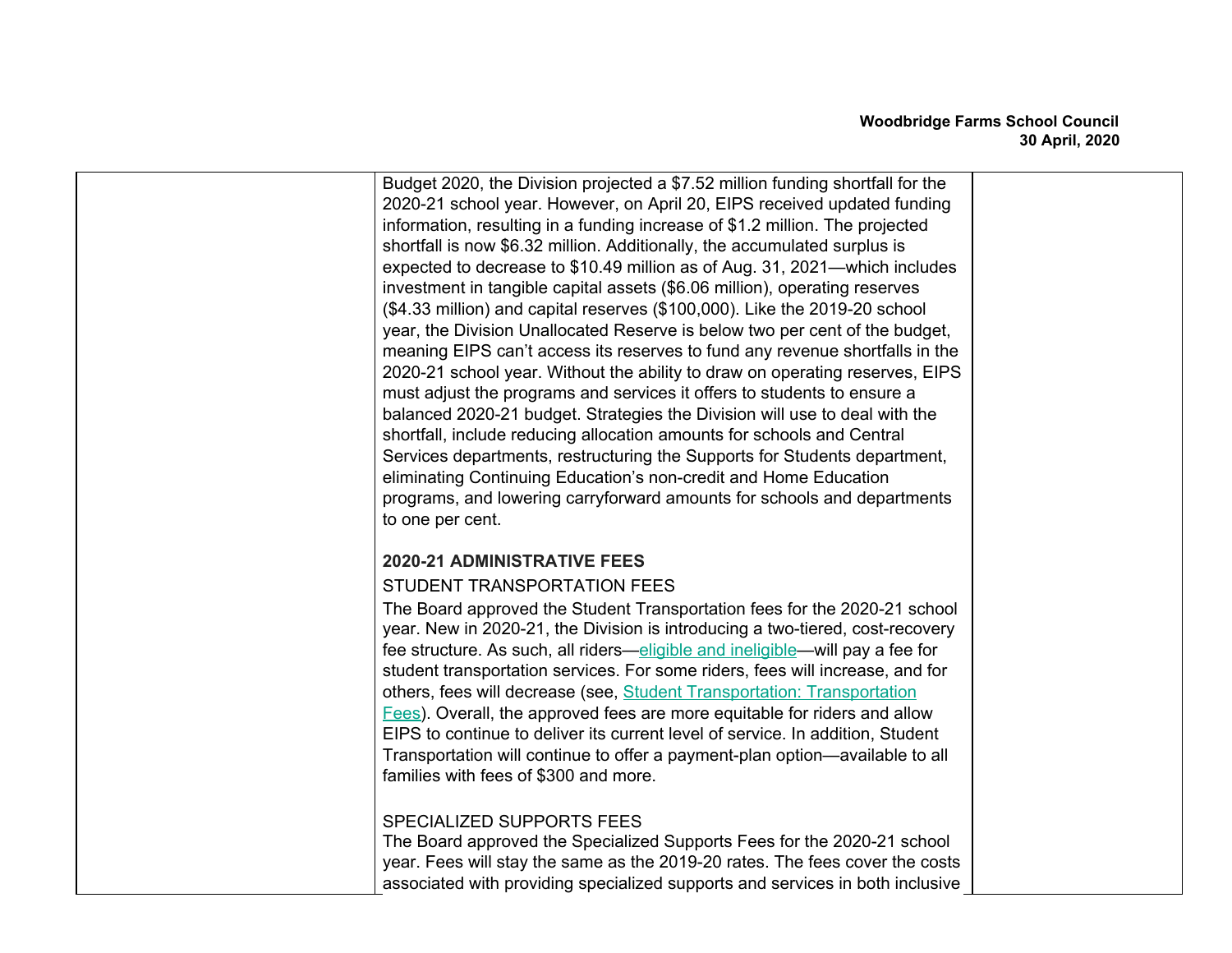| settings and system programs for non-resident students (see pg. 57,              |  |
|----------------------------------------------------------------------------------|--|
| "2020-21 Administrative Fees - Specialized Supports Fees).                       |  |
|                                                                                  |  |
| <b>FACILITY RENTAL FEES</b>                                                      |  |
| The Board approved the school rental and surplus classroom space fee for         |  |
| the 2020-21 school year. Fees are reviewed annually and determined by            |  |
| current market rates and operational cost-recovery analysis. Based on            |  |
| higher expected operational costs and higher insurance rates, fees will          |  |
| increase in September 2020. The new Not-for-Profit Registered Societies          |  |
| Surplus Classroom Space Fee is \$5.16 per square metre, the new For Profit       |  |
| Organization Fee is \$16.50 per square metre, the new after-hours                |  |
| gymnasium rentals is increasing by 10 per cent and the new volleyball            |  |
| equipment rentals rate is \$3.50. The complete list of after-hour rental fees is |  |
| available at eips.ca/about-us/after-hours-rentals/rental-rates.                  |  |
|                                                                                  |  |
| <b>PARTNERS FOR SCIENCE</b>                                                      |  |
| The Board approved the Partners for Science (P4S) fees for the 2020-21           |  |
| school year. Annually, EIPS supplies its schools and other regional school       |  |
| jurisdictions with P4S kits. Fees aren't charged to EIPS schools but are         |  |
| charged to other school jurisdictions. For the upcoming school year, these       |  |
| fees will remain the same as the 2019-20 rates. The Division will also           |  |
| continue to charge a \$25 restocking fee for any P4S kits returned late.         |  |
| Overall, the fees help offset the costs associated with the P4S program (see     |  |
| page 64, "2020-21 Partners for Science Fees").                                   |  |
|                                                                                  |  |
| ALBERTA NON-RESIDENT AND INTERNATIONAL                                           |  |
| The Board of Trustees approved the Alberta non-resident and international        |  |
| fees for the 2020-21 school year. Rates for non-Alberta residents and            |  |
| international students will remain unchanged for the 2019-20 school year         |  |
| and are comparable to other Alberta-based school division rates. Currently,      |  |
| there are three international students enrolled in EIPS schools and zero         |  |
| non-Albertan resident students enrolled. The complete list of Alberta            |  |
| non-resident and international fees is available at                              |  |
| eips.ca/schools/fees/non-resident-student-fees.                                  |  |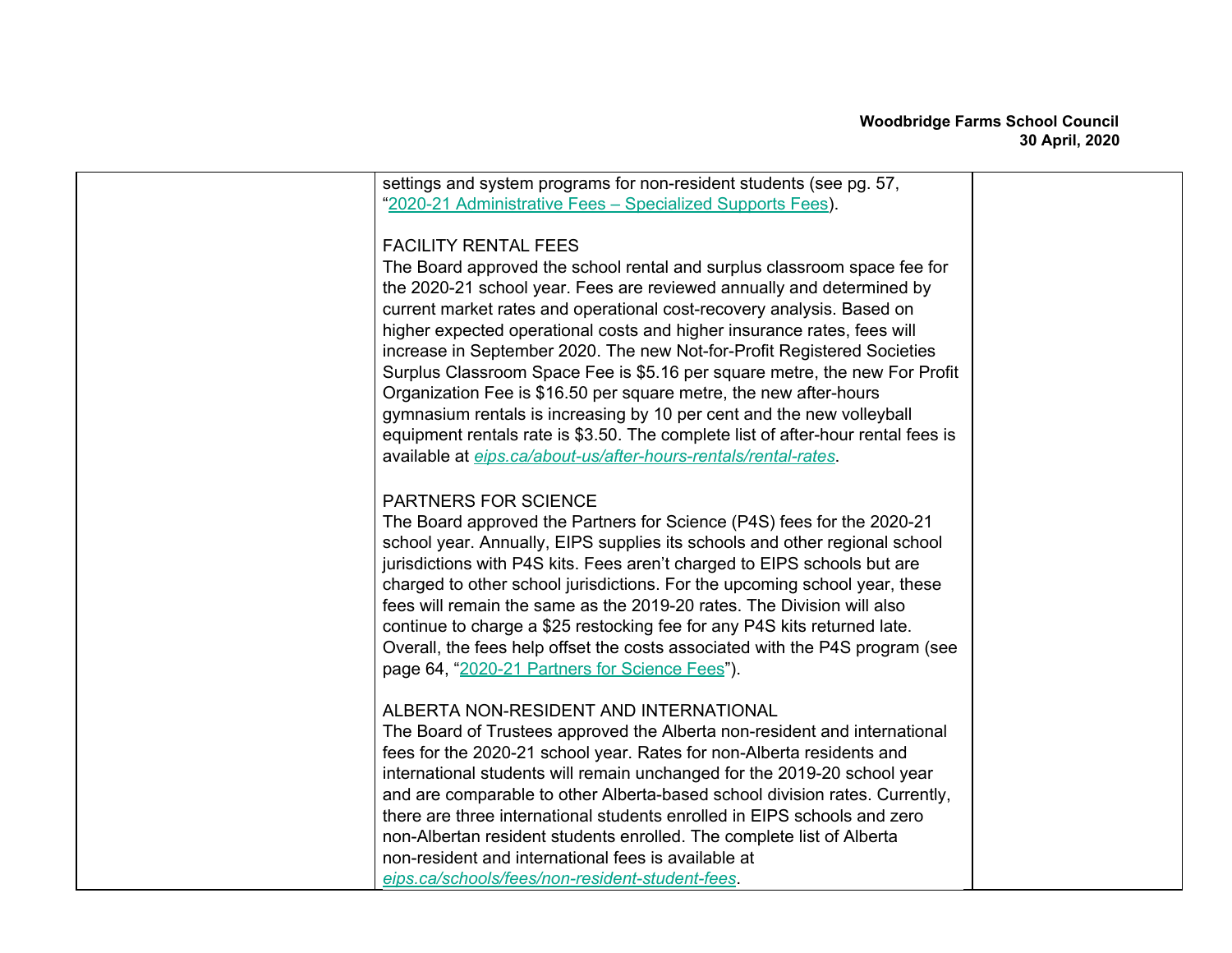| PROPOSED SCHOOL FEES: 2020-21<br>The Board of Trustees approved the proposed School Fees for 2020-21,<br>which outlines how fees are charged for optional courses, noon supervision,<br>and extracurricular and activity expenses. Now approved, each school will<br>post fees on their individual websites for the 2020-21 school year.                                                                                                                                                                                                                                                                                                                                                                                                                                                                                                              |  |
|-------------------------------------------------------------------------------------------------------------------------------------------------------------------------------------------------------------------------------------------------------------------------------------------------------------------------------------------------------------------------------------------------------------------------------------------------------------------------------------------------------------------------------------------------------------------------------------------------------------------------------------------------------------------------------------------------------------------------------------------------------------------------------------------------------------------------------------------------------|--|
| <b>POLICY COMMITTEE</b><br>The Board approved amendments to the following policies:<br>• Policy 5: Role of the Board Chair - The changes include<br>clarifications about how motions and proposals are submitted to<br>the Board and removing the Teacher Collective Agreement<br>Negotiating Committee from the list of committees of which the<br>Chair is an ex-officio member.<br><b>Policy 8: Board Committees - The changes include various</b><br>naming conventions, the addition of the Teacher Collective<br>Agreement Negotiating Committee, edits to the Board Caucus and<br>Policy Committee and the removal of the Transportation<br>Committee.<br>Policy 10: Policy Making – The changes strengthen and clarify the<br>language within the policies.<br>Policy 25: Petitions and Public Notices - Trustees approved the<br>new policy. |  |
| <b>ANDREW JUNIOR HIGH PROGRAM</b><br>The Board approved the motion: "that administration prepare an information<br>report regarding the possible closure of the junior high program at Andrew<br>School." The report is due for review before the next Board meeting in May.<br><b>ANDREW ALTERNATIVE CALENDAR</b><br>The Board approved the motion: "that the Board of Trustees direct the<br>Superintendent to explore an alternative four-day calendar with the                                                                                                                                                                                                                                                                                                                                                                                    |  |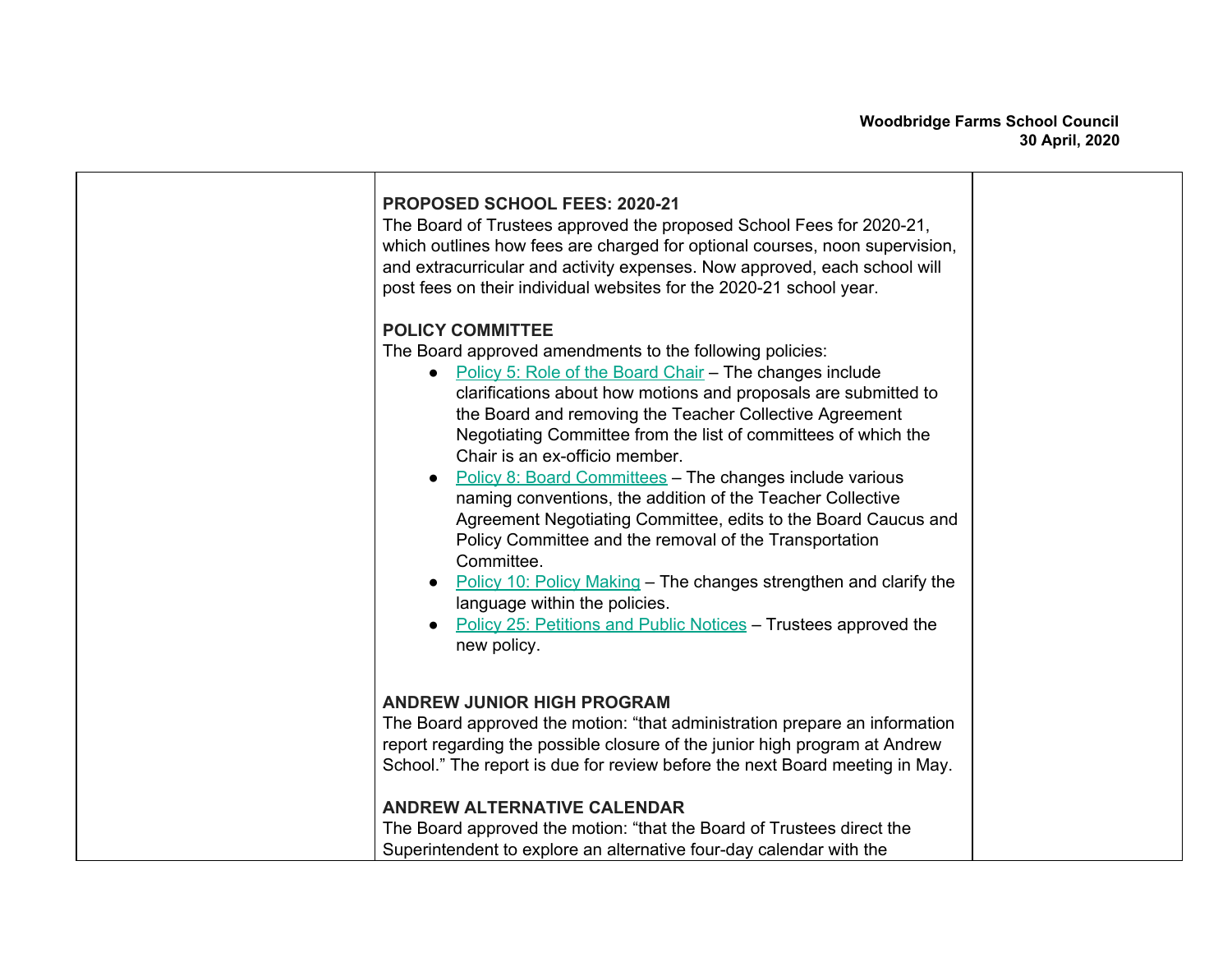|                   | stakeholders of Andrew School and provide a report to the Board at the next<br>Board meeting in May."                                                                                                                                                                                                                                                                                                                             |  |
|-------------------|-----------------------------------------------------------------------------------------------------------------------------------------------------------------------------------------------------------------------------------------------------------------------------------------------------------------------------------------------------------------------------------------------------------------------------------|--|
|                   | <b>Committee Reports</b><br><b>POLICY COMMITTEE</b><br>The Board received for information the report from the Policy Committee<br>meeting on April 14. The committee reviewed policies 9, 10, 16, 19 and 22.<br>Policies 9 and 16 require no revisions; the Board approved the<br>recommendations to Policy 10; and policies 19 and 22 require ongoing work.<br><b>Reports for Information</b><br><b>FOUR-YEAR EDUCATION PLAN</b> |  |
|                   | The Board received for information a report on the Division's draft Four-Year<br>Education Plan, detailing EIPS' priorities, goals and outcomes over the next<br>four years. The three key priorities:<br>• Priority 1: To promote the growth and success of all students.<br>Priority 2: To enhance high-quality learning and working<br>environments.<br>Priority 3: To enhance public education through engagement.            |  |
|                   | Once the Board approves the Education Plan, EIPS administration, schools<br>and departments will develop and implement plans to further build on these<br>priorities. Ongoing communication with the Board will also continue<br>throughout the school year to ensure the Division's priorities and goals are<br>met.                                                                                                             |  |
| 5.0 School Report | Andy Cunningham & Teri Pearn presented:<br>1. Alternative Learning - we are all in this together. Parent feedback has<br>been positive. The focus is on keeping it manageable. More activities<br>on the EIPS website.<br>2. Will there be school in the fall? - we are planning for a return in<br>September.                                                                                                                    |  |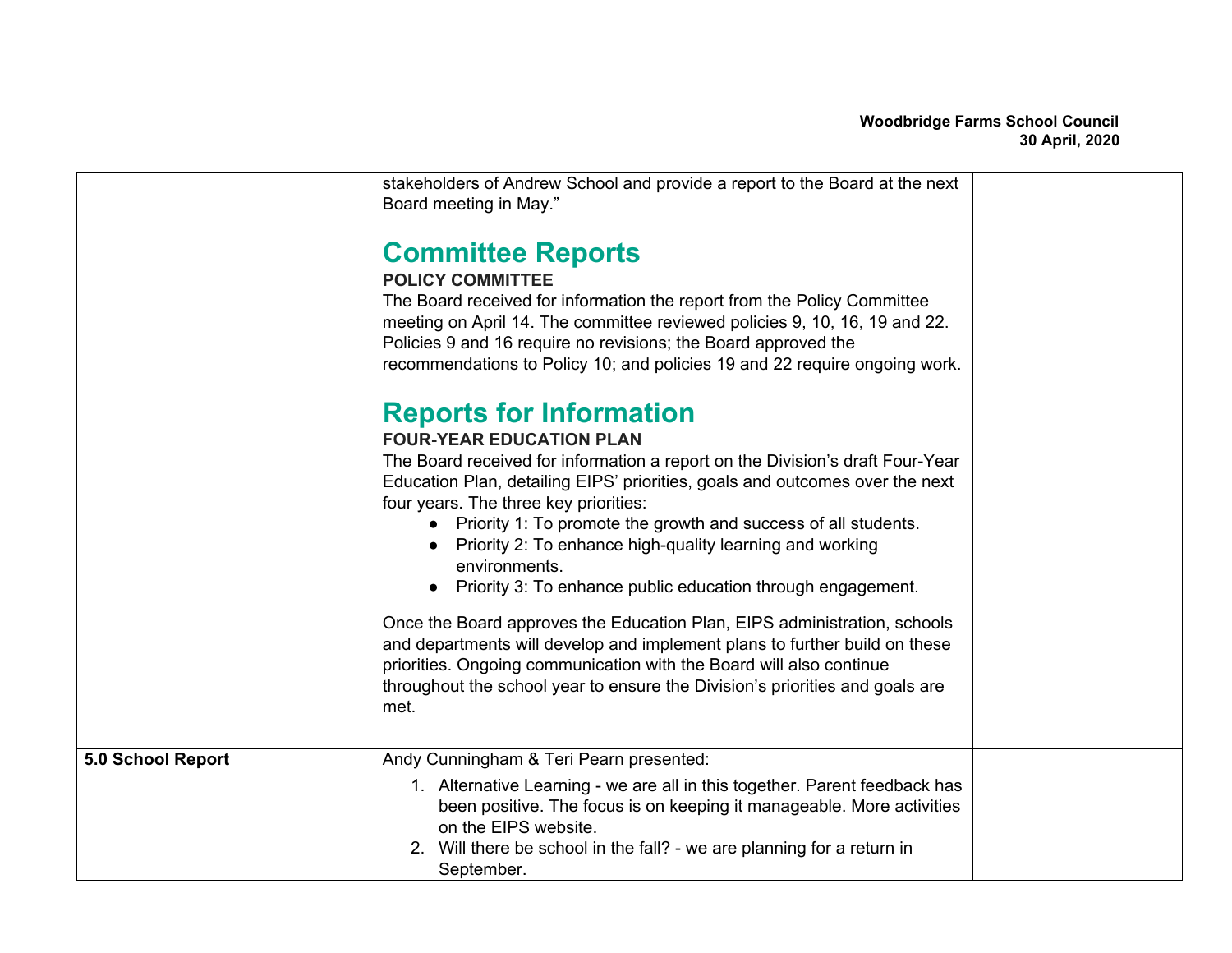| 3. Mental health resources - Lots of support within the community. A list<br>of resources can be found on the school website. DocSeeMe a<br>program for councillors to connect with students. Terri Pearn will be<br>our WBF contact.<br>4. PT interviews - May 5 and 6 from 12:30-3:30pm in 15 minute<br>increments. Focus of conversations should be on students' work to<br>date and how they are doing with alternative learning.<br>5. Kindergarten Open House - Planning for May 26 via google meet.<br>Information will be sent out to new families in May.<br>6. Final Report Cards - Information to come out soon. Potential plans<br>are for a simplified report card. 1 mark per subject. Div 1 LA and<br>Math. Div 2 LA, Math, Social and Science. There may or may not be<br>comments documented.<br>7. ISP's - Will do virtual meetings toward end of the year. Term 2 will be<br>discussed during PT meetings with teacher.<br>8. New System Programs - Elementary Transitions program grades 4-6.<br>Additional classroom, currently have 25 registered in 2 classes, 1<br>teacher and 1EA per.<br>Program for students diagnosed with Autism - grades 1-3. Currently<br>8 students with 1 teacher and 2 EA.<br>9. Refunds - Field trips will be refunded. Noon supervision refund still<br>to be determined.<br>10. Budget 20-21 - 2020-2021 - \$2,786,682 2019-2020 - \$2,431,740<br>2018-2019 \$2,454,352 Increased dollars directly related to new<br>system programs. Less support available for students. Bare budget<br>lines for supplies, materials, equipment, maintenance. Still working<br>through staffing.<br><b>6.0 New Business</b><br>none<br>7.0 Adjournment<br>Meeting was adjourned at 4:24 |                    |  |
|---------------------------------------------------------------------------------------------------------------------------------------------------------------------------------------------------------------------------------------------------------------------------------------------------------------------------------------------------------------------------------------------------------------------------------------------------------------------------------------------------------------------------------------------------------------------------------------------------------------------------------------------------------------------------------------------------------------------------------------------------------------------------------------------------------------------------------------------------------------------------------------------------------------------------------------------------------------------------------------------------------------------------------------------------------------------------------------------------------------------------------------------------------------------------------------------------------------------------------------------------------------------------------------------------------------------------------------------------------------------------------------------------------------------------------------------------------------------------------------------------------------------------------------------------------------------------------------------------------------------------------------------------------------------------------------------------------------------------------|--------------------|--|
|                                                                                                                                                                                                                                                                                                                                                                                                                                                                                                                                                                                                                                                                                                                                                                                                                                                                                                                                                                                                                                                                                                                                                                                                                                                                                                                                                                                                                                                                                                                                                                                                                                                                                                                                 |                    |  |
|                                                                                                                                                                                                                                                                                                                                                                                                                                                                                                                                                                                                                                                                                                                                                                                                                                                                                                                                                                                                                                                                                                                                                                                                                                                                                                                                                                                                                                                                                                                                                                                                                                                                                                                                 |                    |  |
|                                                                                                                                                                                                                                                                                                                                                                                                                                                                                                                                                                                                                                                                                                                                                                                                                                                                                                                                                                                                                                                                                                                                                                                                                                                                                                                                                                                                                                                                                                                                                                                                                                                                                                                                 |                    |  |
| Time: TBA                                                                                                                                                                                                                                                                                                                                                                                                                                                                                                                                                                                                                                                                                                                                                                                                                                                                                                                                                                                                                                                                                                                                                                                                                                                                                                                                                                                                                                                                                                                                                                                                                                                                                                                       | Next Meeting:, TBA |  |